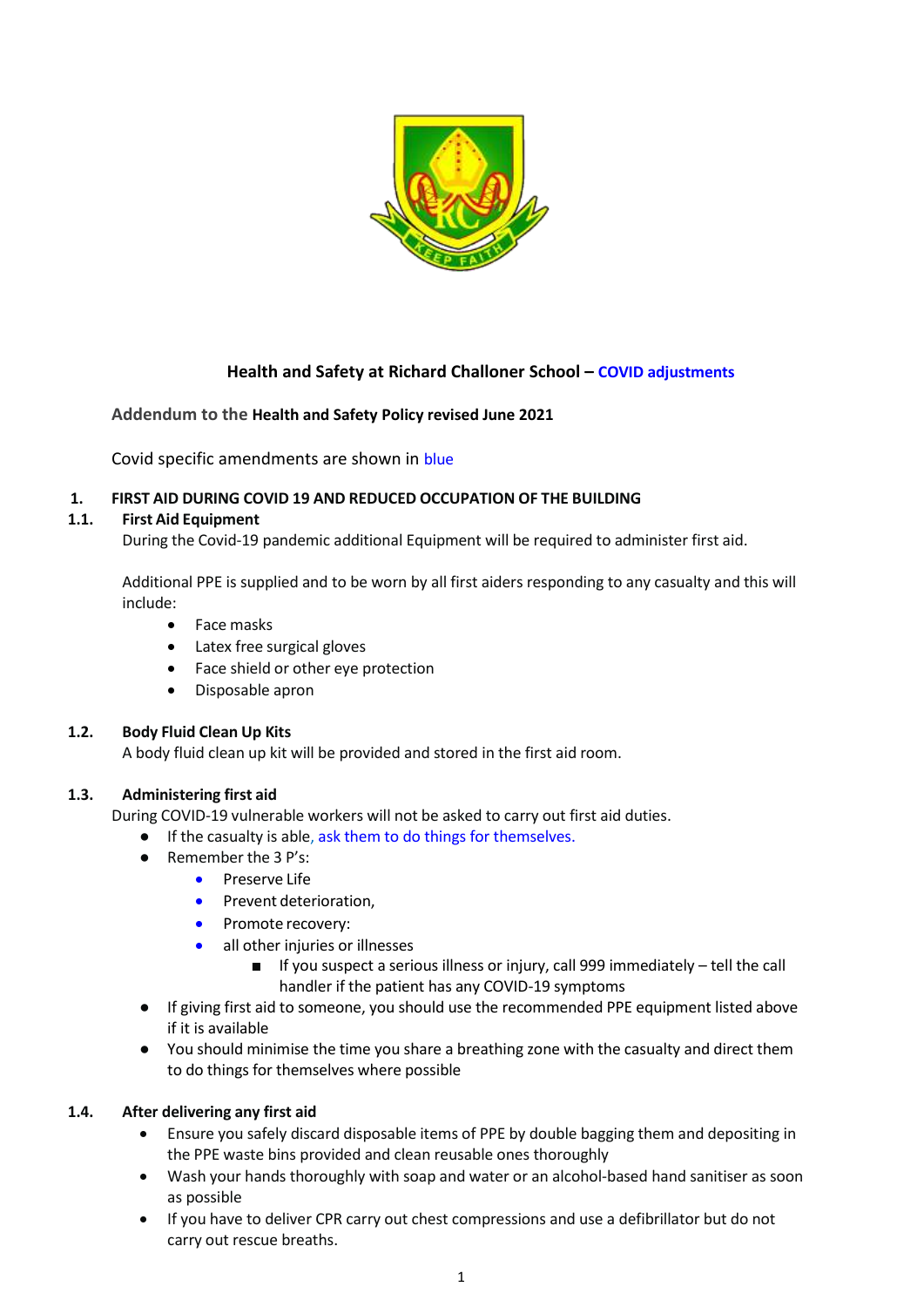## **2. SECTION 12 OF THE HEALTH AND SAFETY POLICY:**

## **General**

- Emergency exits, assembly points and assembly point instructions are clearly identified by safety signs and notices.
- Emergency evacuations are practiced at least once a term.

### **Action on identifying a fire:**

 In the event of a fire, the alarm will be raised immediately by whoever discovers the fire or automatically by a sensor (smoke or multi). It is the responsibility of the duty Fire Warden to confirm this is actioned by calling the emergency services and, together with the school's fire liaison officer, to be the focal point for liaison on the LFB's arrival. A list of the Fire Wardens/Marshalls and Incident Controllers is attached at Annex A (some personnel are still to be trained/qualified).

### **Evacuation procedures**:

- On hearing the alarm pupils will stand behind their chairs and when instructed by the teacher in charge, exit the premises following the route as instructed by staff members and the displayed fire exit signs, to the Assembly /Muster Point.
- Evacuation should be via the nearest exit point, the one way system should not be followed at this time.
- Bags and coats are NOT to be collected on the way out.
- The teacher/teaching support staff will ensure that all doors and where possible also the windows, are closed behind them as they leave the premises. They are to ensure that the room they are exiting is fully cleared of all personnel. Staff with classrooms near lavatories are also to confirm that these are also cleared.
- On hearing the alarms those staff with key/specific fire duties, or their designated covers / stand-ins, are to immediately deploy to these responsibilities.
- The evacuation will take place in a quiet and orderly manner so that instructions can be heard.
- **The lifts must not be used when the fire alarm is sounding.**
- Fire extinguishers may only be used by staff trained and confident in their use and in circumstances without putting themselves or others at risk. The alarm should be raised BEFORE attempting to tackle a fire. A list of trained staff is at Annex A. The intention is for all staff to be trained in the use of fire extinguishers and as many as possible be qualified Fire Marshals.

## **Reporting to Assembly Points**

### **Stage 1 Assembly**

- The designated Assembly Point is the main playground behind the Maths block
- All pupils will line up in year order, between the MUGA and the refuse area. They are to remain in year group bubbles.
- Office staff issue paper registers to all Form Tutors, who immediately call the register. If it's first thing in the morning, before registration, then staff use ipads and take registration directly at the assembly point.
- Year Leaders confirm with their tutor groups that all pupils have been accounted for
- Year leaders report this back to the Deputy in charge of the evacuation.
- Year Leaders remain with their year group to manage any situation that may occur, eg pupil fainting or becoming unwell.
- The Office staff bring a list of all absent pupils, to confirm any known missing pupils with